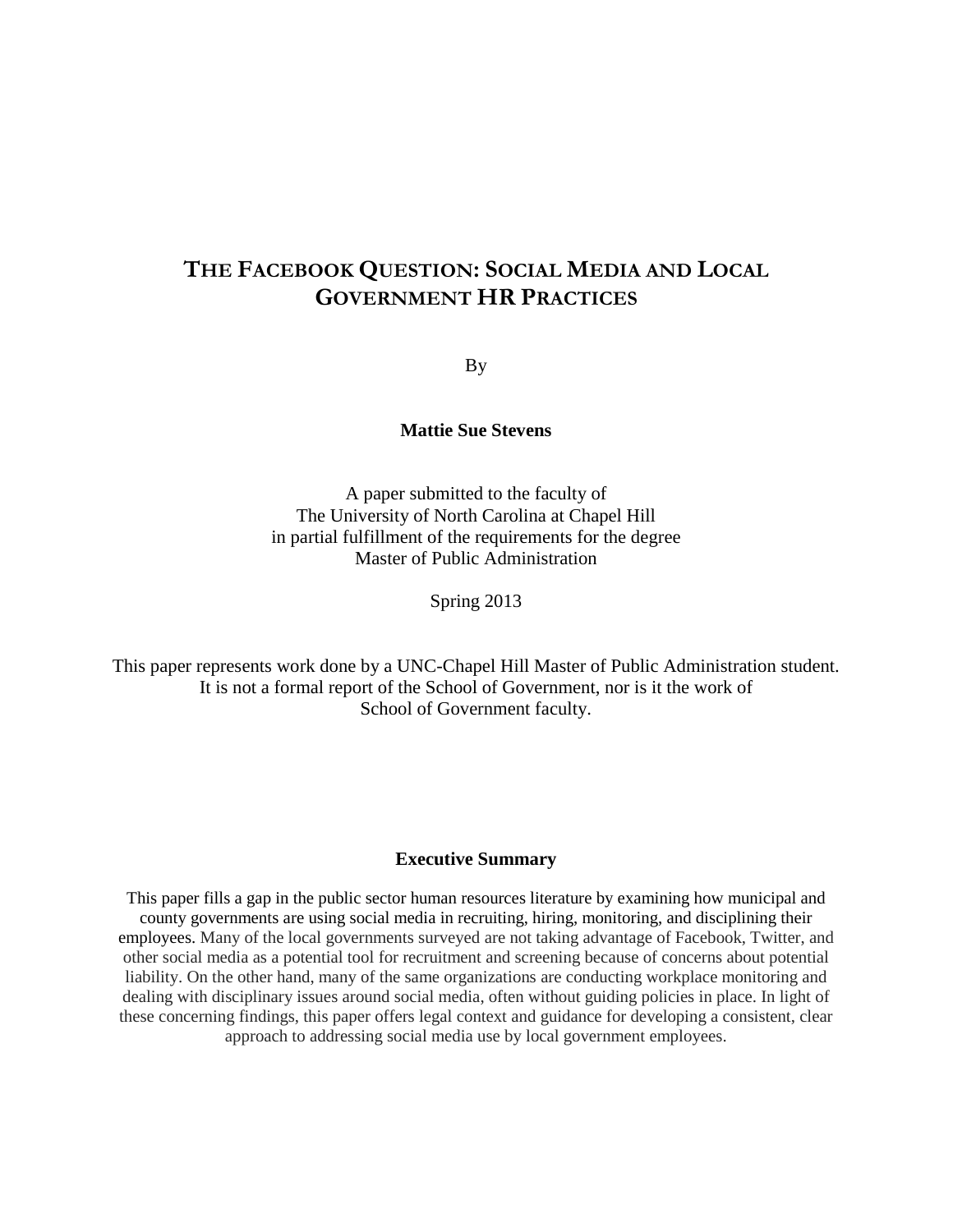In the last two decades, the availability and ease of use of electronic communications have helped reshape global culture. Recent years have seen particular growth in the area of social media, a group of web applications that provide platforms for individuals to create and exchange personal content (Kaplan & Haenlein, 2010). More than half of the U.S. workforce uses Facebook, the most popular social media platform, and new applications and sites come online every day (Lenhart et al., 2010).

Unfortunately, both local governments and their employees may be struggling to navigate social media use (Hrdinová et al., 2010). Local government human resource (HR) professionals face distinct challenges in balancing organizational priorities—including accountability and public perception—with employee rights and needs. At the same time, recent news stories about scandals sparked by social media use suggest that many public employees may be confused about appropriate conduct. One government technology blogger sums up many employees' feelings: "We've all heard the Facebook and Twitter horror stories while sitting by the virtual campfire. They normally go something like this: So and so from such and such was fired because his boss saw a picture on his Facebook page where so and so was shaking the hand of a person who was holding a beer!" (Soto, 2012)

## **PURPOSE**

Though the body of legal advice and best practices guidance around social media use is growing, most discussions of the topic rely primarily on anecdotal examples. Little empirical research has been done regarding social media, with the exception of the Society for Human Resources Management's (SHRM) social media survey in 2011. SHRM's survey was heavily dominated by private sector organizations (SHRM, 2011).

This paper fills a gap in the public sector human resources literature by examining how local governments are currently using social media throughout the employee life cycle—including in recruiting, hiring, monitoring, and disciplining their employees. An examination of current practices may help both academics and practitioners better understand how local governments are currently addressing employee use of social media. In turn, this understanding could help identify training needs and shape future policy development. In addition, several specific "action points" are highlighted to inform future practice.

## **BACKGROUND: KEY CONCERNS FOR LOCAL GOVERNMENT HR DEPARTMENTS**

*First Amendment Issues* Public employee First Amendment rights have long been a hotly contested point of law, but courts have been fairly consistent in applying general employee free speech protections to social media communications, using the three-prong *Pickering* test (McLaughlin, 2010; *Pickering v. Board of Education* (1968)). In general, courts have been much more likely to find that employee social media use is protected if employees are using social media from home, rather than in the workplace (Nolo, 2011). Employee posts or blogs that reveal confidential information or directly discuss work duties typically are not protected speech—just as a similar letter to the local newspaper would not be protected, based on *Garcetti v. Ceballos* (2006; Nolo, 2011). Local government social media policies should thus clearly affirm that standard speech guidelines apply to personal social media use in the same way they apply to any other kind of speech.

**Recruiting** Popular HR and public management websites have promoted the use of social media platforms for recruiting and job advertising, citing social media's "bigger bang for the buck" and greater potential for reaching Millennials (e.g., Mechling, 2011). Many of these websites, as well as private consultants, are hosting webinars or workshops to train recruiters in the use of social media (e.g., sessions of GovLoop's popular webinar series, DigitalGov University; Nelson, 2012). Social media postings are usually free and relatively easy to manage. They also allow recruiting organizations to target particular existing social networks, which may be advantageous in recruiting for specific skill sets or qualifications.

*Hiring & Screening* The practice of using Facebook, Twitter, and other social media to screen job candidates has generated significant attention in the popular press, particularly when employers ask for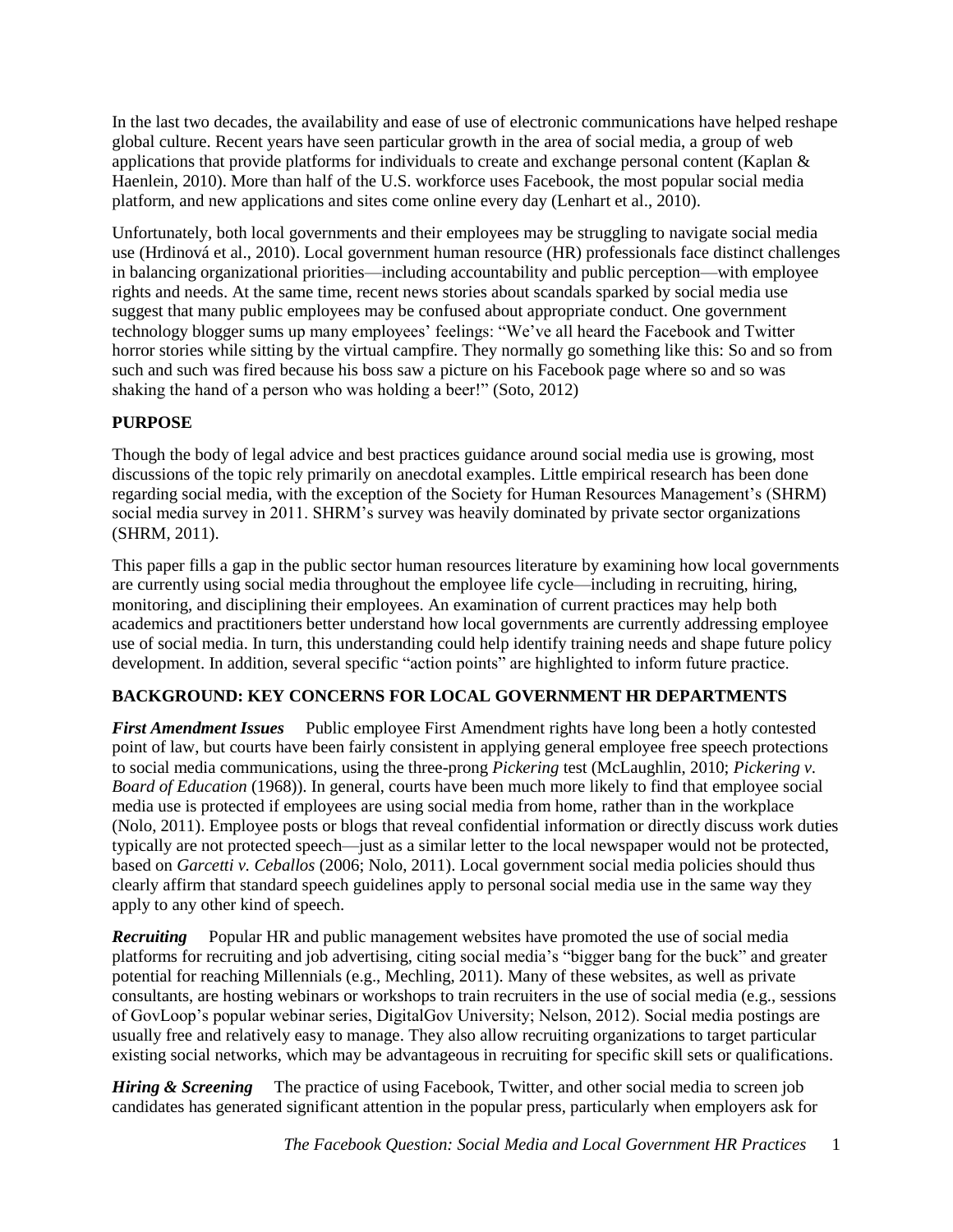applicants' login information for social media platforms during the hiring process (e.g., Kravets, 2013; HuffPost, 2012). Social media profiles often offer information about protected characteristics, however, creating possible discrimination issues (Brandenberg, 2010). Legislatures are also taking action to protect employee privacy; as of January 2013, six states have outlawed asking for login information.

**Policies** The HR and IT communities expect that many employers have reacted to the explosion of social media use by hastily tacking on amendments to their current HR or IT policies, which may not be either effective or fully enforceable (Heaton, 2011). Others have taken no action at all (Jacobson & Tufts, 2012). When in place, however, social media policies can provide important guidance for online conduct and help address concerns about violating employee rights (Hrdinová et al,. 2010).

*Monitoring & Blocking* Some studies have suggested links between workplace computer monitoring and various psychological problems such as anxiety, depression, and stress (Brown 1996; Fairweather 1999), as well as increased tension between employers and employees (Oz et al. 1999). In the Internet age, many public employers have also struggled to adequately protect employees' rights to privacy, "as employees' expectations of privacy can extend to computers, electronic devices, stored communication, etc., by virtue of allowing password protections and the like" (Jacobson & Tufts, p. 7). On the other hand, employees who feel that their employer respects their privacy report higher levels of job satisfaction and trust in their employers (Tabak & Smith, 2005). The Supreme Court's recent ruling in *City of Ontario v. Quon,* 130 U.S. 2619 (2010), demonstrates that employers can head off potential Fourth Amendment issues by providing formal policies and notifying employees of the possibility of monitoring.<sup>1</sup>

*Discipline* As representatives of governments, public employees must avoid the appearance of impropriety in the performance of their duties. Employee use of personal social media during the workday may be distracting from the tasks at hand and waste productive time. The hyper-public nature of most social media communications also makes public employees' off-duty activities fair game for public scrutiny. Little empirical research has been done about the extent to which these issues have led to disciplinary action.

## **METHODOLOGY**

In order to identify current practices and experiences of local governments, an online survey was distributed to HR directors in a sample of medium-to-large local governments in Georgia, North Carolina, and South Carolina. The survey included a mix of 43 open-ended and multiple choice questions. These focused on the frequency and effectiveness of specific practices associated with each stage of the employee life cycle (e.g., recruiting, hiring/screening, monitoring, policies, and discipline).<sup>ii</sup>

The final sample included 172 organizations (70 counties and 102 municipalities, including 3 consolidated city-counties). Valid responses were received from 24 municipalities and 24 counties, for an overall response rate of 27.9 percent  $(n = 48)$ .<sup>iii</sup> The survey results were analyzed using basic descriptive statistics, including coding of the open-ended responses.

## **FINDINGS AND RECOMMENDATIONS**

*Recruiting*In a September 2012 international study, 43 percent of companies with less than 500 employees used social media for recruiting and identifying candidates (2012 HR Beat, 2012). By contrast, while the majority of governments participating in this study have some kind of social media presence or page (59%), only seven use those pages to post job opportunities (14%). Most of these respondents were neutral about the effectiveness of social media as a recruitment tool (57%).

*Action Point 1:* Posting to a social media page can be a cost-effective way to publicize job opportunities, particularly if the organization already maintains an active social media presence. Some larger organizations may even have enough ongoing recruitment to justify creating a separate social media account specifically for posting job openings. HR departments should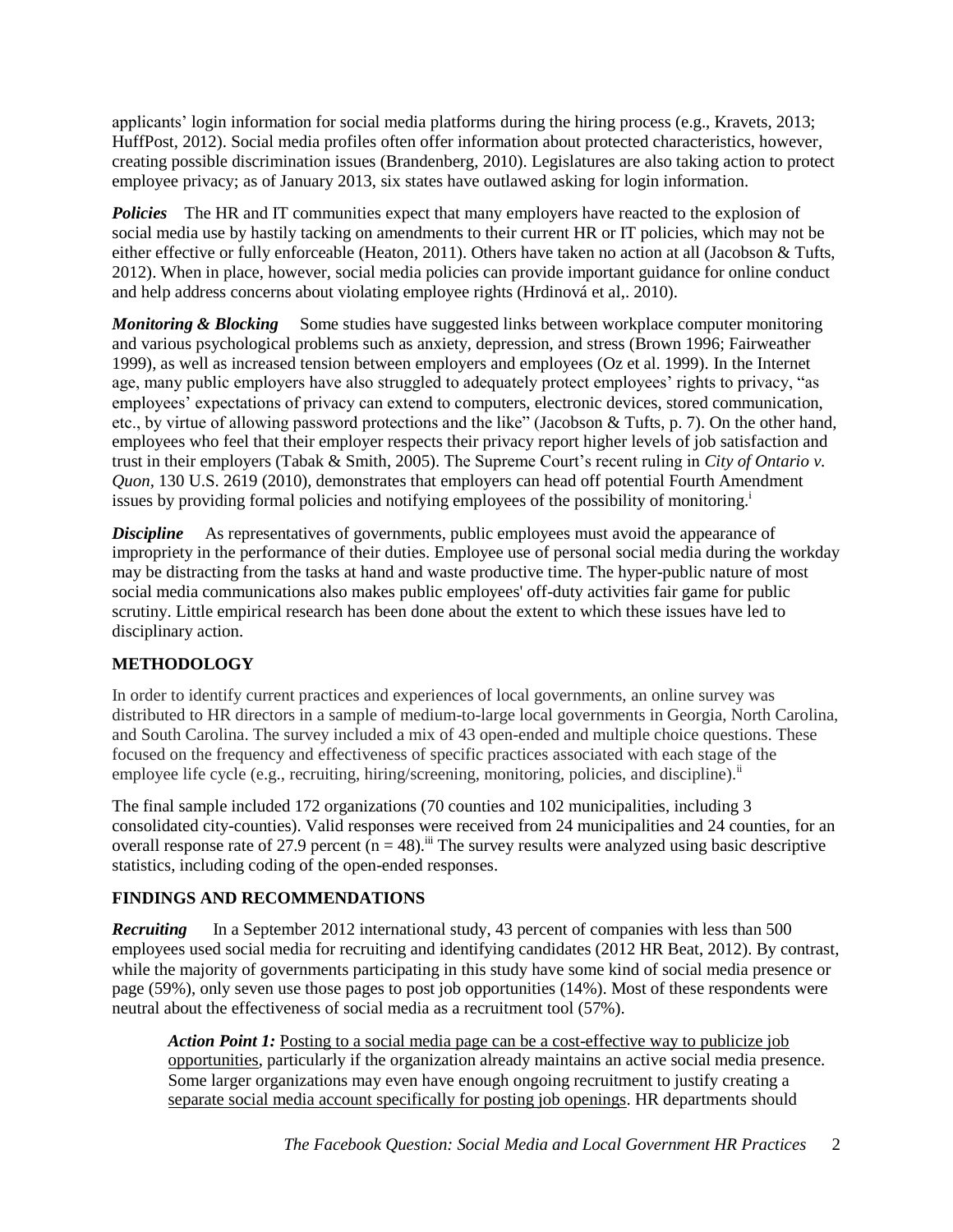consider working with public information or community relations staff to make effective use of these channels.

*Hiring and Screening* While HR and corporate law blogs frequently address the "growing trend" of using Google and social media for screening job applicants (Brown et al. 2011), this trend is not pervasive among the local governments in this study. Nearly three-quarters of the HR departments surveyed never or seldom use online search engines for screening (74%), and another 23 percent do so only occasionally. Similarly, only six departments report using social media for screening (14%). These findings are consistent with SHRM's 2011 study, which found that 68 percent of organizations had never used online search engines and 78 percent of organizations had never used social media for screening job candidates (SHRM, 2011).

The 86 percent of respondents who report *not* using social media for screening most often cited the following reasons:

- Concerns about legal risks and uncovering information about protected characteristics (74% of this group)
- Information may not be related to work-related potential, performance, or organizational fit (55%)
- Not all candidates have social media sites (50%)

These concerns reflect the cautions of the HR and legal literature about using online searches and social networking sites (Davison et al., 2009). Since these sites often include photos, religious or political affiliations, marital status, and so on, they provide the potential employer with information protected under Title VII of the Civil Rights Act of 1964 and a host of other federal provisions. Organizations that use this screening method may have a harder time combating discrimination charges, if accused. Fortunately, this survey's results suggest that many HR departments, at least, are aware of the risks associated with social media screening.

*More than 18% of the organizations sampled require police applicants to provide their personal social media login information.*

*Nationally, state legislatures are moving to outlaw this practice, as it blurs the line between on-duty and off-duty activity and raises issues of employee privacy and free speech.* 

*HR and public safety leaders should carefully consider the legal implications for their organizations before collecting this information.*

Though only a small group of respondents report using social media for screening, these organizations share similar motivations and strategies for this practice. They agree that checking out candidates on social media offers more information than a resume or cover letter (83% of this group) and takes little time and effort in relation to information gained (66%). They also report using screening more frequently for positions higher in the organizational hierarchy. None report rejecting any candidates on the basis of information found in this way. Taken together, these findings suggest HR departments primarily use social media as a kind of supplementary background check for key positions. Social media screening seems to be far from a standard hiring practice among even these organizations.

*Action Point 2:* Though many of the HR staff who responded to this survey report concern about the risks of social media screening, it is important to recognize that this awareness may not extend to everyone in their organizations. HR staff should work to educate everyone involved in their government's hiring process—particularly hiring supervisors—about the legal risks involved in tracking down photos, family information, and other personal data likely to be found on a candidate's Facebook page or other online profile.

**Policies** The HR departments in this study vary widely in their approaches to addressing personal social media use by current employees: 39 percent have formal, written social media policies, while 27 percent have not addressed social media use by their employees with any kind of formal or informal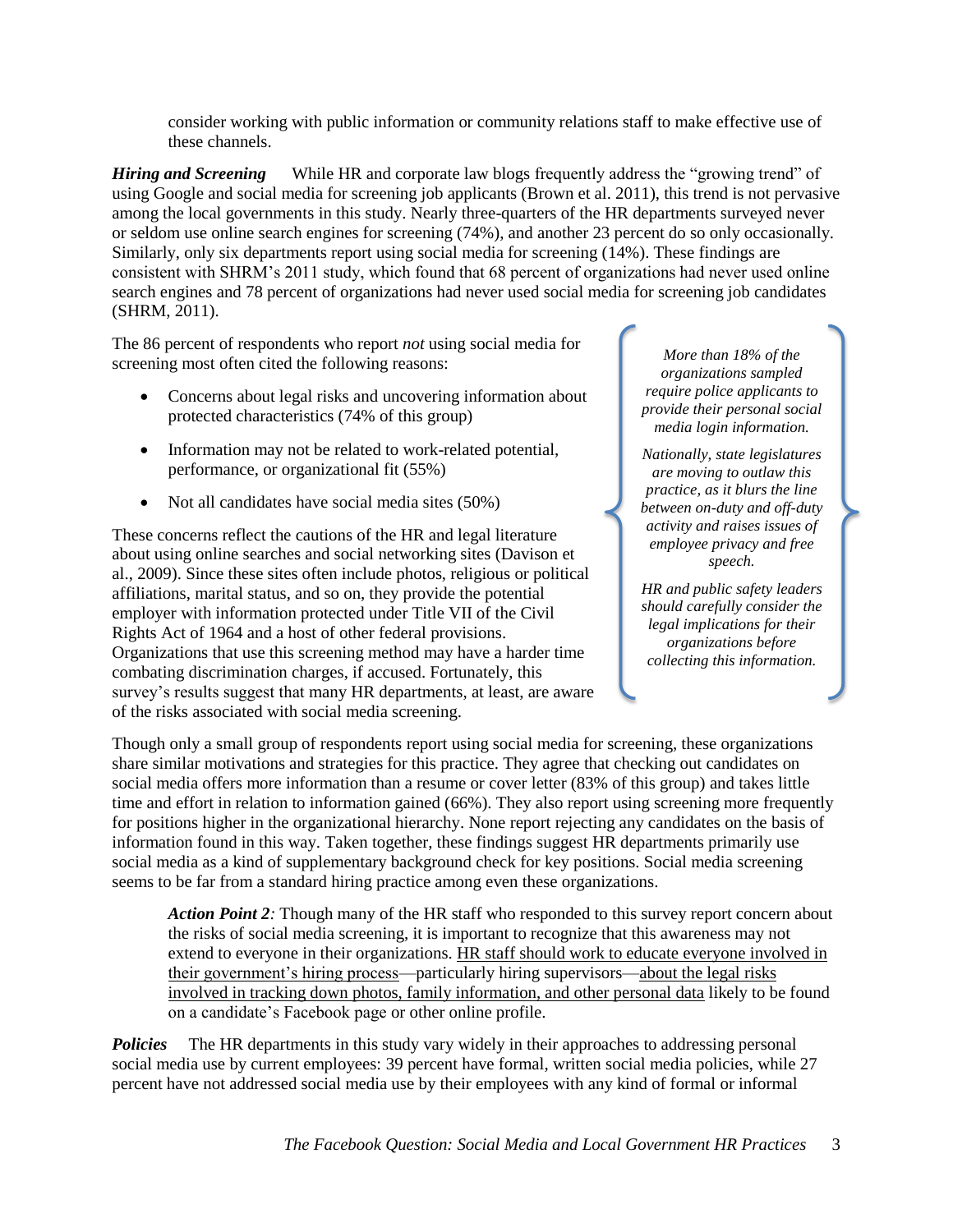policy. Others address social media use specifically within another policy (18%) or rely on informal reminders and training (16%).

The organizations with formal, written social media policies all address on-duty use of personal social media. Half of them also address off-duty use. The most common elements included in these policies are codes of conduct for personal social media use (11 policies), guidelines for using social media in the workplace (13 policies), and notice of the organization's right to monitor employees' social media (9 policies).

*Action Point 3:* Social media policies were most often created by IT (48%), public information (21%), or HR (14%), but primary enforcement of these policies is divided evenly between IT, HR, and management (30% each). Managers/HR and IT may have different focuses in addressing social media (for instance, lost work time vs. system security), and this disconnect may affect policy implementation. The clearest, most consistent social media policies will address the concerns of both IT and HR staff and include mutually acceptable enforcement standards.

*Blocking and Monitoring*Many of the responding local governments make use of blocking software to restrict access to at least some social media sites (57%) and multimedia platforms (54%) on work computers. Almost half also monitor or track on-duty personal social media use by employees (47%). These findings, together with respondent comments, suggest that lost work time is a key concern about employee social media use for these organizations. Though blocking access to Facebook and YouTube is likely not the best way to manage significant motivation or performance problems, this regulation of onduty activity is clearly within the employer's scope of authority.

*Action Point 4:* Of the 20 organizations who track employees' personal social media use, only 6 notify employees about this monitoring in a formal policy. Monitoring introduces potential Fourth Amendment concerns, particularly if employees are not adequately notified of workplace monitoring. Though employers may be taking other steps to ensure that employees are aware of monitoring, well-publicized written notification is a key way to manage employees' expectations of privacy.

Fewer respondents report monitoring employees' off-duty social media activities—70 percent say they never monitor this use—but those that do report some concerning practices:

- Six HR departments at least occasionally log into employee's accounts using voluntarilyprovided passwords.
- Eleven HR departments at least occasionally "friend" (or otherwise connect with) employees in order to monitor their personal activities.
- Six HR departments at least occasionally log into employee's social media accounts using passwords saved on work devices or obtained from keystroke capturing.

These activities are troublesome because they blur the line between on-duty and off-duty activities and create strong opportunity for violating employees' Fourth Amendment rights. Even if employees have explicitly waived their privacy rights, surreptitiously monitoring or secretly logging into personal accounts is legally questionable at best. These practices also do little to foster an atmosphere of trust and mutual accountability in the workplace.

*Action Point 5:* Though monitoring may be intended to preserve citizen trust by protecting the public image of the organization, it may also incur liability in the case of an employee lawsuit. HR departments should carefully evaluate their monitoring practices, ensuring that they do not create opportunities to either abuse employee rights or allow misbehaving employees to avoid disciplinary action.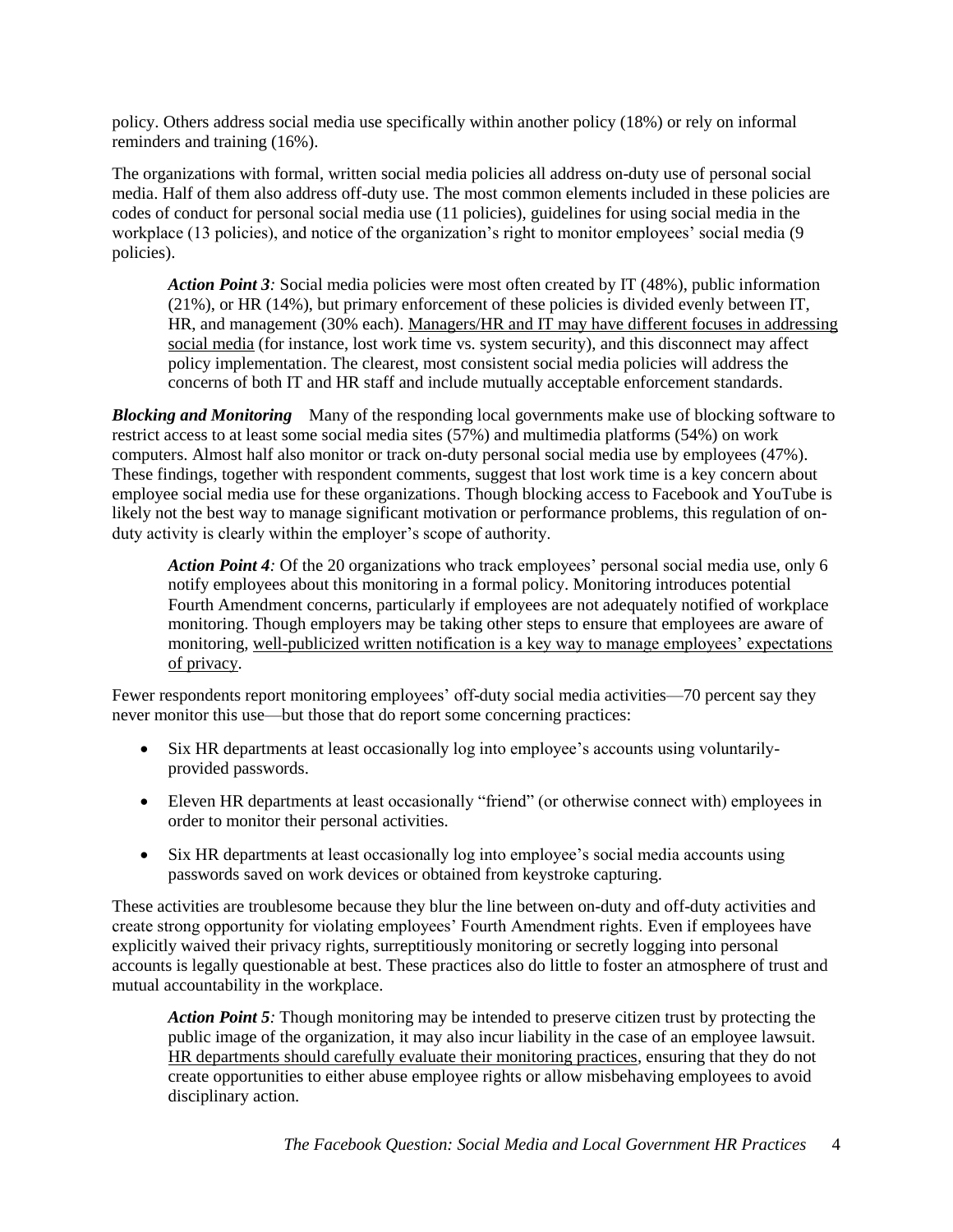*Discipline* While local governments in this sample are not using social media extensively for recruiting and screening applicants, they are dealing with significant disciplinary issues related to social media. More than half of the responding organizations have taken disciplinary action because of an employee's social media use or behavior (57%). The kind of actions initiated for social media behaviors have run the gamut from oral warnings (22% of respondents), through formal warnings and reprimands (39%), all the way to suspension (15%) and termination (17%).

Wasting work time has been the leading on-duty cause for action (11 respondents), while off-duty behaviors included harassing other employees through social media (4) and posting comments, photos, or videos that called the employee's character or judgment into question (7). Making negative comments about the organization has been another key issue for both on-duty and off-duty social media use (7 respondents in each category). This latter behavior should be addressed with great care, given the potential for perceived or actual violations of employees' First Amendment rights.

*Action Point 6:* The majority of departments who have taken disciplinary action have either a formal standalone policy or a section about social media in another policy. It is concerning, however, that 6 of the 12 organizations who have not addressed social media at all have disciplined employees for social media use, including issuing 5 formal warnings and 3 terminations. Without at least an informal social media policy in place, it may be needlessly difficult for (a) employees to understand expectations for appropriate social media conduct and (b) supervisors to justify disciplinary action.

## **CONCLUSION**

Social media platforms can be both useful tools and potential liabilities for local government HR departments. Many of the local governments in this study are not taking advantage of Facebook, Twitter, and other social media as potential tools for recruitment and screening, often citing legal concerns as their key reason not to do so. At the same time, however, many of the same organizations are conducting workplace monitoring and dealing with disciplinary issues around social media, often without guiding policies in place.

As with many other areas of HR practice, clear expectations and consistency are key to effectively addressing employee use of social media. Several of this paper's action points highlight the need for specific, documented social media guidance, which may be easiest to provide in the form of a written policy. No matter what form it takes, this guidance should be consistent with the broader goals, values, and culture of the organization.

While the novelty of social media may be disorienting or confusing, the bigger issues social media use implicates—including hiring protections, employee free speech and privacy, morale, and transparent disciplinary practices—are not. In dealing with social media, local government HR departments should use the same good judgment, careful documentation, and consistent approaches they are already applying in the other areas of their practice.

## **ACKNOWLEDGEMENTS**

I would like to thank School of Government faculty members Willow Jacobson, Chris McLaughlin, and Shannon Tufts for serving as members of my capstone committee. Their advice, expertise, and perspective have been invaluable in conducting this study and analyzing its results.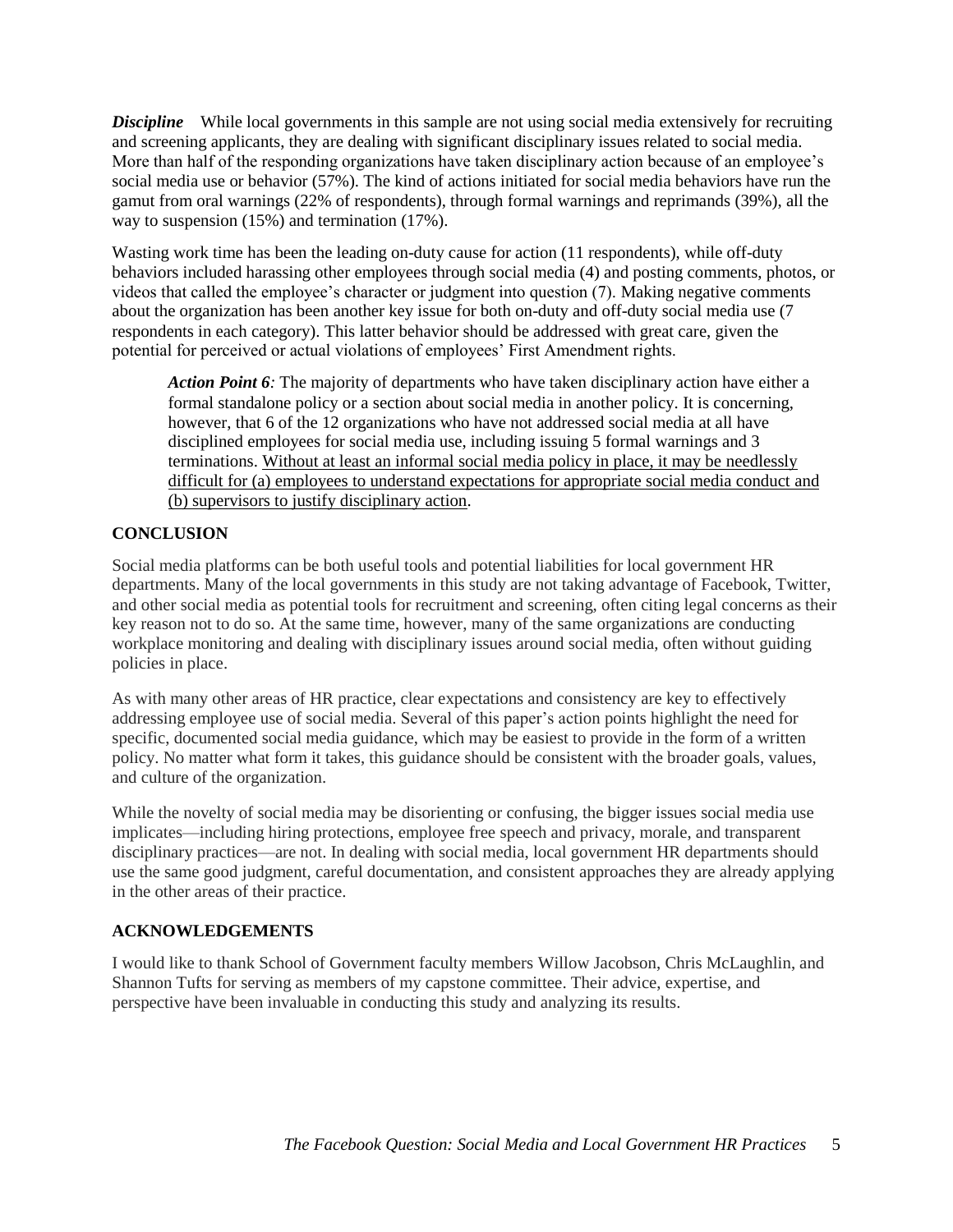ii The majority of the questions mirrored elements of the 2011 SHRM survey, while the others tested unsupported claims or assumptions in the literature. See appendix B for the full text of the survey instrument.

iii The sample was defined by the population size of the jurisdiction each government served, on the theory that larger jurisdictions were more likely to employ full-time HR staff. Using the NC Rural Center's "medium to large" municipal size classification, municipalities serving populations greater than 20,000 were included in the sample. A population of 75,000 was used as the threshold for county governments, as this figure generated a county sample roughly proportional to the municipal sample. Organizations for which an email address could not be located were excluded. See appendix A for a table of response rates by state and organization type.

If In 2010, the Supreme Court ruled on a Fourth Amendment claim by a public employee for the first time in many years. In *City of Ontario v. Quon,* 130 U.S. 2619 (2010), the Court determined that a police department's audit of an officer's (Quon) text messages did not violate his Fourth Amendment rights. This case reapplied the *O'Connor* analysis to the increasing use of electronic monitoring by government employers. Quon, a SWAT team officer, had used his work cell phone to send dozens of sexually explicit text messages to a number of women. This situation bears obvious parallels to public employees accessing personal social media sites on workplace computers.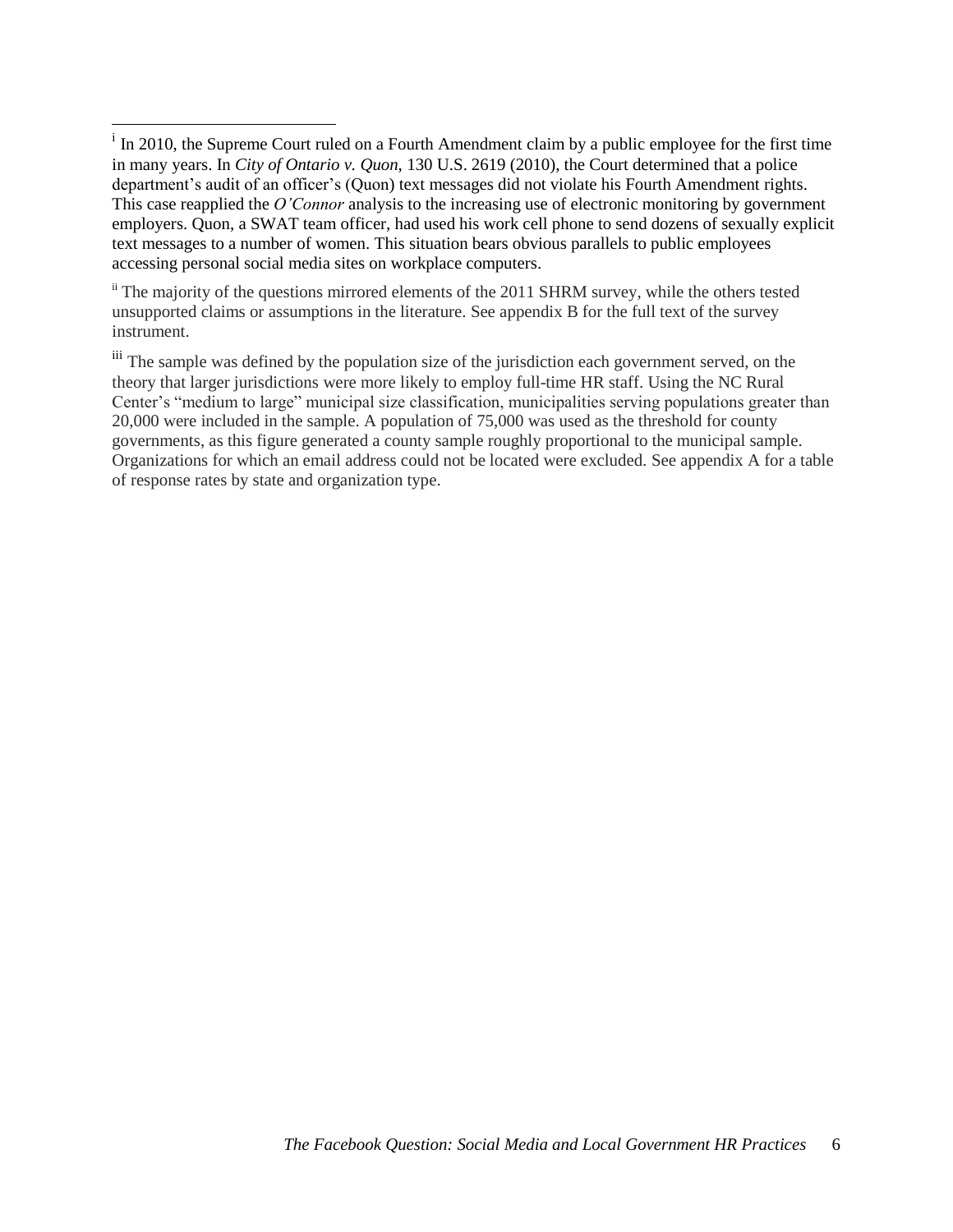### **WORKS CITED**

- Brown, V. and Vaughn, E.D. (2011). The writing on the (Facebook) wall: The use of social networking sites in hiring decisions. Journal of Business and Psychology, 26 (1), 219-255.
- 2012 HR Beat. (2012). SuccessFactors. Retrieved from: http://www.successfactors.com/en\_us/company/press-releases/2012/2012-international-hr-beatsurvey-reveals-what-all-hr-managers-n.html
- Brandenberg, C. (2010). The newest way to screen job applicants: A social networker's nightmare. Federal Communications Law Journal, 60 (2), 598-626.
- Brown, W. S. (1996). Technology, workplace privacy, and personhood. Journal of Business Ethics, 15, 1237–1248.
- *City of Ontario v. Quon,* 130 U.S. 2619 (2010).
- Fairweather, N. B. (1999). Surveillance in employment: The case of teleworking. Journal of Business Ethics, 22, 39–49.
- *Garcetti v. Ceballos.* 547 U.S. 410 (2006).
- Hrdinová, J., Helbig, N., & Peters, C.S. (2010, May). Designing social media policy for governments: Eight essential elements. Center for Technology in Government. Retrieved from: http://dev3.bremerhaven.de/generaldocuments/pdf/center for technology in government -\_social\_media\_policy\_in\_government.pdf
- HuffPostBusiness. (April 20, 2012). 37 percent of employers use Facebook to pre-screen applicants, new study says. Retrieved from: http://www.huffingtonpost.com/2012/04/20/employers-use-facebookto-pre-screen-applicants\_n\_1441289.html
- Jacobson, W. & Tufts, S. To post or not to post: Employee rights and social media. ASPA 2011 Annual Meeting Paper, 1-27.
- Kaplan, A.M. & Haenlein, M. (2010). Users of the world, unite! The challenges and opportunities of social media. Business Horizons 53 (1), 59–68.
- Kravets, D. (January 2013). Six states bar employers from demanding Facebook passwords. Retrieved from: http://www.wired.com/threatlevel/2013/01/passwor-protected-states/
- Lenhart, A., Purcell, K., Smith, A. and Zickuhr, K. (2010). Social media and mobile Internet use among teens and young adults. Pew Internet and American Life Project. Pew Research Center. Retrieved from: [http://pewinternt.org/Reports/2010/Social-Media-and-Young-Adults.aspx.](http://pewinternt.org/Reports/2010/Social-Media-and-Young-Adults.aspx)
- McLaughlin, C. (2010, October 14). The First Amendment and government employees. Retrieved from: <http://sogweb.sog.unc.edu/blogs/localgovt/?p=3319>
- Mechling, J. (April 27, 2011). Social networking and recruitment. Retrieved from: http://www.governing.com/columns/mgmt-insights/social-networking-recruitment.html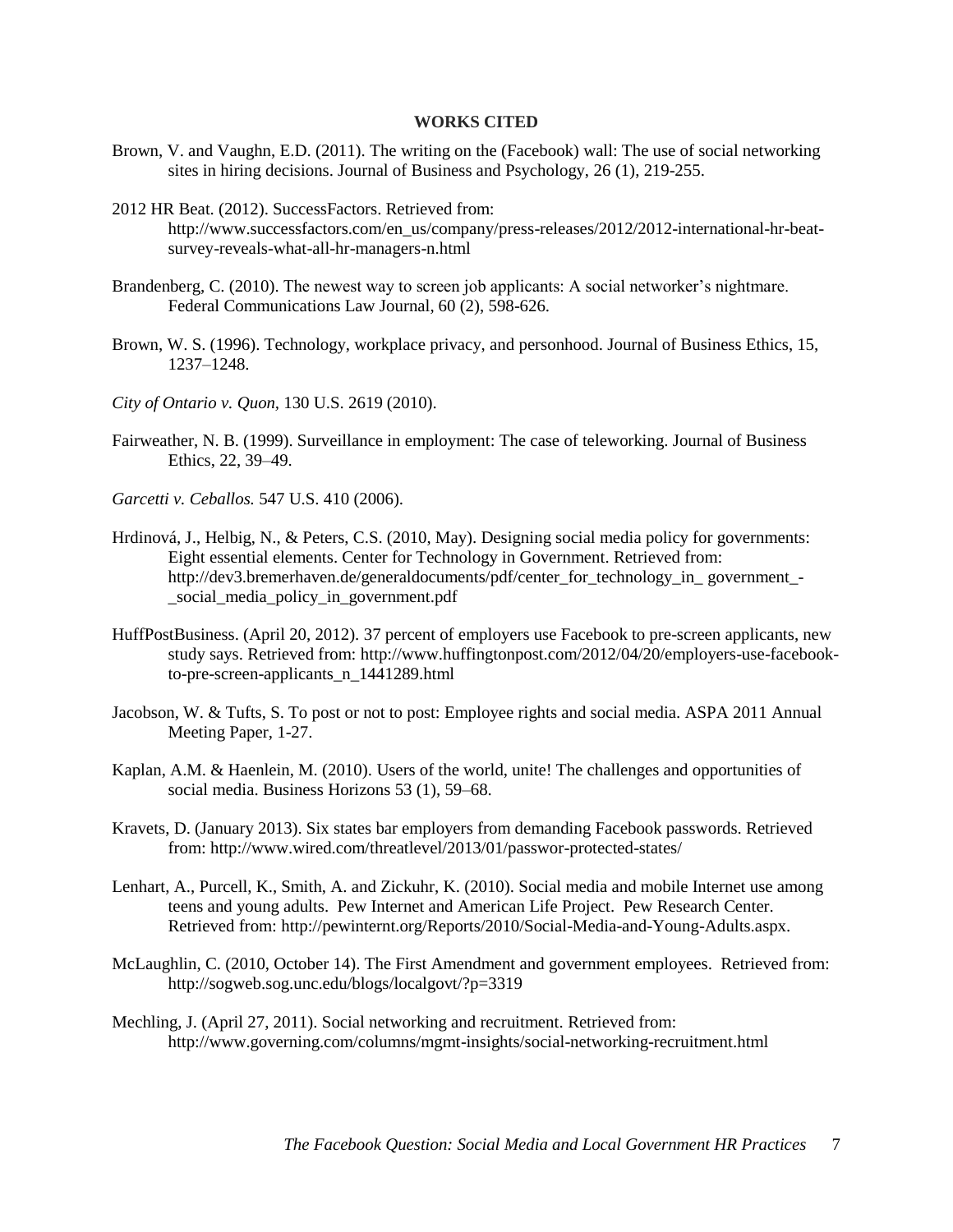- Nelson, L. (November 2012). Using social media for recruiting for government employees. Retrieved from: http://www.govloop.com/profiles/blogs/uing-social-media-for-recruiting-for-governmentemployees
- Nolo (2011). Monitoring employees' off-duty conduct: Should you keep track of what employees do when they're not on the job? Retrieved from: http://www.nolo.com/legalencyclopedia/monitoring-employees-off-duty-conduct-29994.html
- Oz, E., Glass, G. & Behling, H. (1999). Electronic workplace monitoring: What employees think. Omega, 27, 167–177.
- Pickering v. Board of Education. 391 U.S. 563 (1968).
- Social media in the workplace. (2011). Society for Human Resource Management. Retrieved from: http://www.shrm.org/Research/SurveyFindings/Articles/Pages/SocialNetworkingWebsitesforIden tifyingandStaffingPotentialJobCandidates.aspx
- Soto, C. (2012). How to use Facebook without getting fired. Government Computer News. Retrieved from: http://gcn.com/Articles/2011/04/04/Lab-Using-Facebook-Without-Getting-Fired.aspx
- Tabak, F. & Smith, W. (2005). Privacy and electronic monitoring in the workplace: A model of managerial cognition and relational trust development. Employee Responsibilities and Rights Journal 17(3), 173-189.
- Office of Personnel Management. (2013). The Social Media and Government Recruiting Forum. Retrieved from: https://www.opm.gov/news/media-center/mediacentervideos.aspx?vid=6481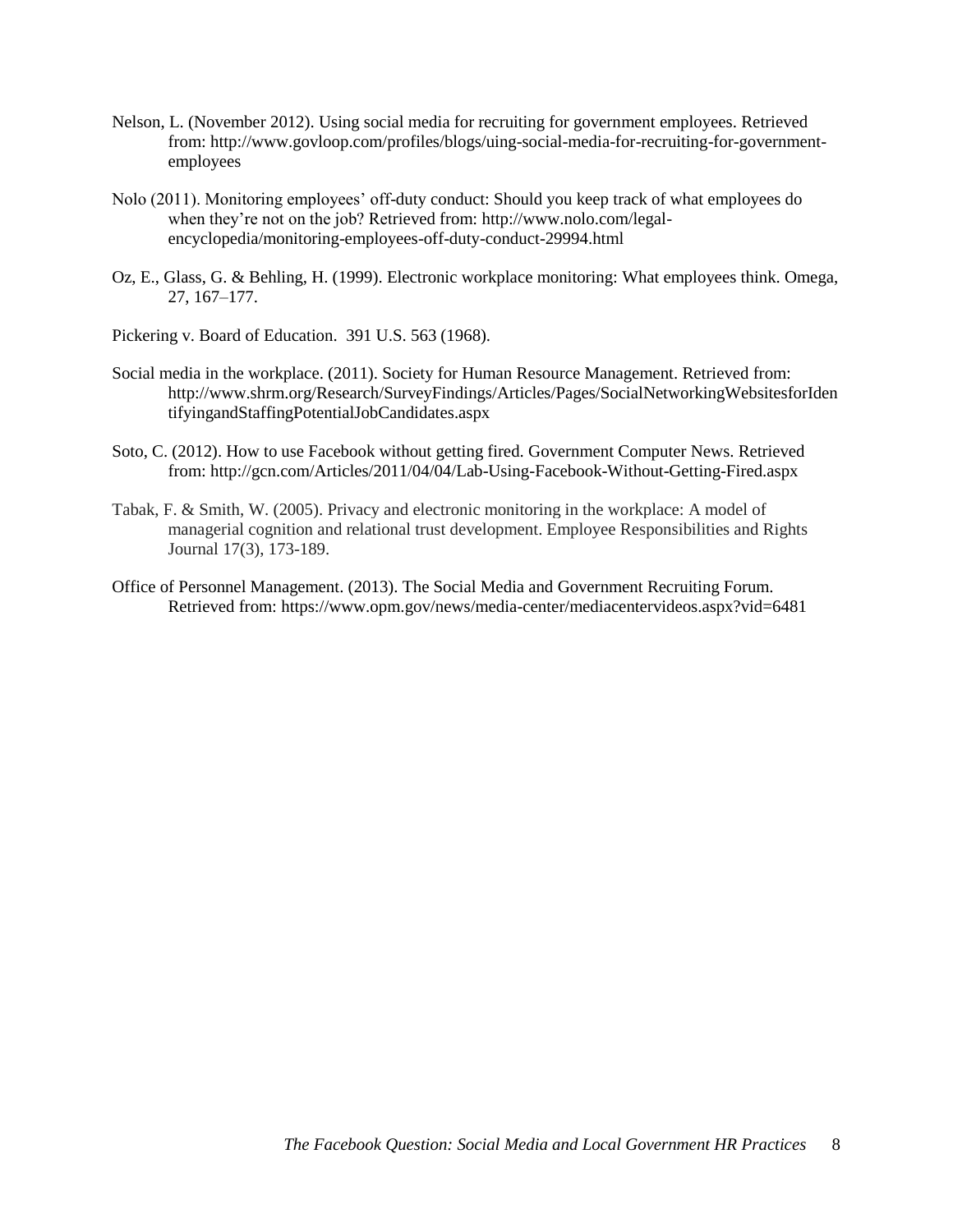### **APPENDIX A: Response Rates**

| <b>Response Rates (n)</b>       | <b>North</b><br><b>Carolina</b> | <b>South</b><br><b>Carolina</b> | Georgia    | <b>Total</b> |
|---------------------------------|---------------------------------|---------------------------------|------------|--------------|
| Municipal                       | $20.9\%$ (9)                    | $25\%$ (4)                      | 25% (10)   | 23.2% (23)   |
| County                          | 44.8% (14)                      | $11.7\%$ (2)                    | 38.1% (21) | 34% (24)     |
| <b>Consolidated City-County</b> | --                              | --                              | $33\%$ (1) | $33\%$ (1)   |
| <b>Total</b>                    | 30.7% (23)                      | $18.2\%$ (6)                    | 29.7% (19) | 27.9% (48)   |

**Table 1: Response Rate Statistics by Government Type and State**

### **APPENDIX B: Text of Survey Instrument**

Thank you again for taking the time to complete this survey about the use of social media by local government human resources departments. Your feedback will help provide crucial information about the ways this technology is affecting local governments.

This survey should take 5-10 minutes to complete. Your participation in this study is voluntary, and you may refuse to answer any question or end the survey at any time. There are no foreseeable risks to you as a participant in this project.

Your individual responses will be completely confidential. Averages or generalizations about the responses as a whole, but no identifiable responses, will be presented in the final form of this study. All data will be stored in a secure location only accessible to the researcher.

If you have any questions about the survey, please contact me at (706) 825-7756 or mattie.stevens@unc.edu. You may also contact my faculty advisor, Willow Jacobson, at (919) 966-4760 or jacobson@sog.unc.edu.

All research on human volunteers is reviewed by a committee that works to protect your rights and welfare. If you have any questions or concerns regarding your rights as a research subject you may contact, anonymously if you wish, the Institutional Review Board at (919) 966-3113 or via email at IRB subjects@unc.edu with study number 1941054.

By clicking the "next page" button below, you agree to participate in the survey.

#### *-- NEW PAGE --*

#### INSTRUCTIONS:

This survey will use the terms "social networking websites" and "social media" interchangeably. Both of these terms refer to services like Facebook, Twitter, and LinkedIn, but not to email or intranet services.

Most questions will ask you about the practices of your HR department specifically. A few will ask about organization-wide policies, and will refer to practices used by your whole government. All questions use "employees" to refer to full-time equivalent employees.

Please answer all questions to the best of your knowledge. Feel free to estimate when necessary.

If you have any questions about this survey, please contact me at [mattie.stevens@unc.edu](mailto:mattie.stevens@unc.edu) or 706-825-7756. You may also contact my faculty advisor, Willow Jacobson, at (919) 966-4760 or jacobson@sog.unc.edu.

## **Recruiting**

#### **This section will ask about your HR department's use of social media for recruiting new employees.**

- 1. Does your government have accounts on one or more social networking websites for interacting with the public?
	- Yes
	- $\bullet$  No
- 2. **[If YES to 1]** Do you post job openings on these social networking websites?
	- Yes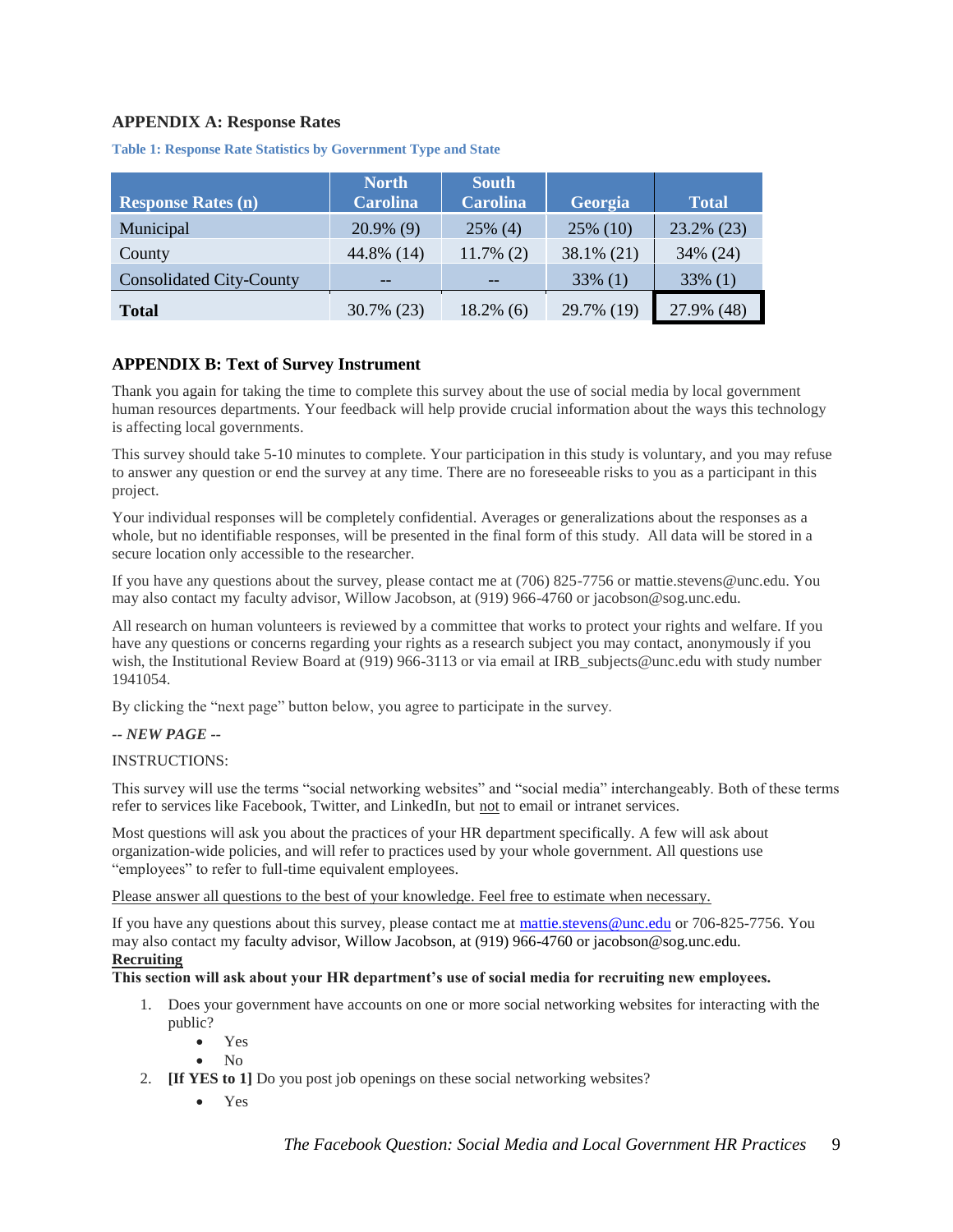- No
- 3. **[If YES to 2] Please indicate your level of agreement to the following statement:** "Using social media sites for organizational recruitment is a highly effective strategy for our government."
	- Strongly Disagree
	- Disagree
	- Neutral
	- Agree
	- Strongly agree
- 4. **[If YES to 2]** Do you track where applicants found your job posting?
	- Yes
	- $\bullet$  No
- 5. **[If YES to 4]** In your estimation, how many applicants indicate they learned about job openings through social media?
	- $\bullet$  0-25% of applicants
	- 25-50% of applicants
	- 51-75% of applicants
	- $\bullet$  76-100% of applicants

## **Hiring and Screening**

**This section will ask about your HR department's use of social media in the hiring process. Please respond to the best of your knowledge, estimating when necessary.** 

- 6. How often do job candidates include their social networking websites on their resumes?
	- Never / Seldom / Occasionally / Frequently
- 7. To your knowledge, how frequently does the HR department require login information for personal social media accounts (for example, applicants' Facebook passwords) during the application or hiring process?
	- Never / Seldom / Occasionally / Frequently/Always
- 8. [If response other than NEVER to 7] For what types of positions do you require personal social media login information? (Open text entry)
- 9. Does your organization currently have a formal or an informal policy regarding the use of social networking websites to screen job candidates?
	- Yes, we have a formal policy prohibiting the use of these sites
	- Yes, we have a formal policy allowing the use of these sites
	- There is no formal policy, but there is an informal policy/practice prohibiting the use of these sites
	- There is no formal policy, but there is an informal policy/practice allowing the use of these sites
	- No, there is no formal or informal policy regarding use of these sites in screening
- 10. To your knowledge, how frequently does the HR department use online search engines (for example, Google) to screen job candidates?
	- Never / Seldom / Occasionally / Frequently/Always
- 11. **[If YES to 10]** When does the HR department commonly initiate screening of job candidates using online search engines (for example, Google)?
	- After the completion of a job application but before the job interview
	- After the job interview but before a job offer
	- Varies by job level
	- Other: [text entry]
- 12. Does the HR department ever use social networking websites (for example, Facebook or LinkedIn) to screen job candidates at any point in the hiring process?
	- Yes
	- $\bullet$  No
- 13. **If NO to 12]** We have chosen not to use social networking websites to screen job candidates because: (check all that apply)
	- A concern about legal risks/discovering information about protected characteristics (e.g., age, race, gender, religious affiliation)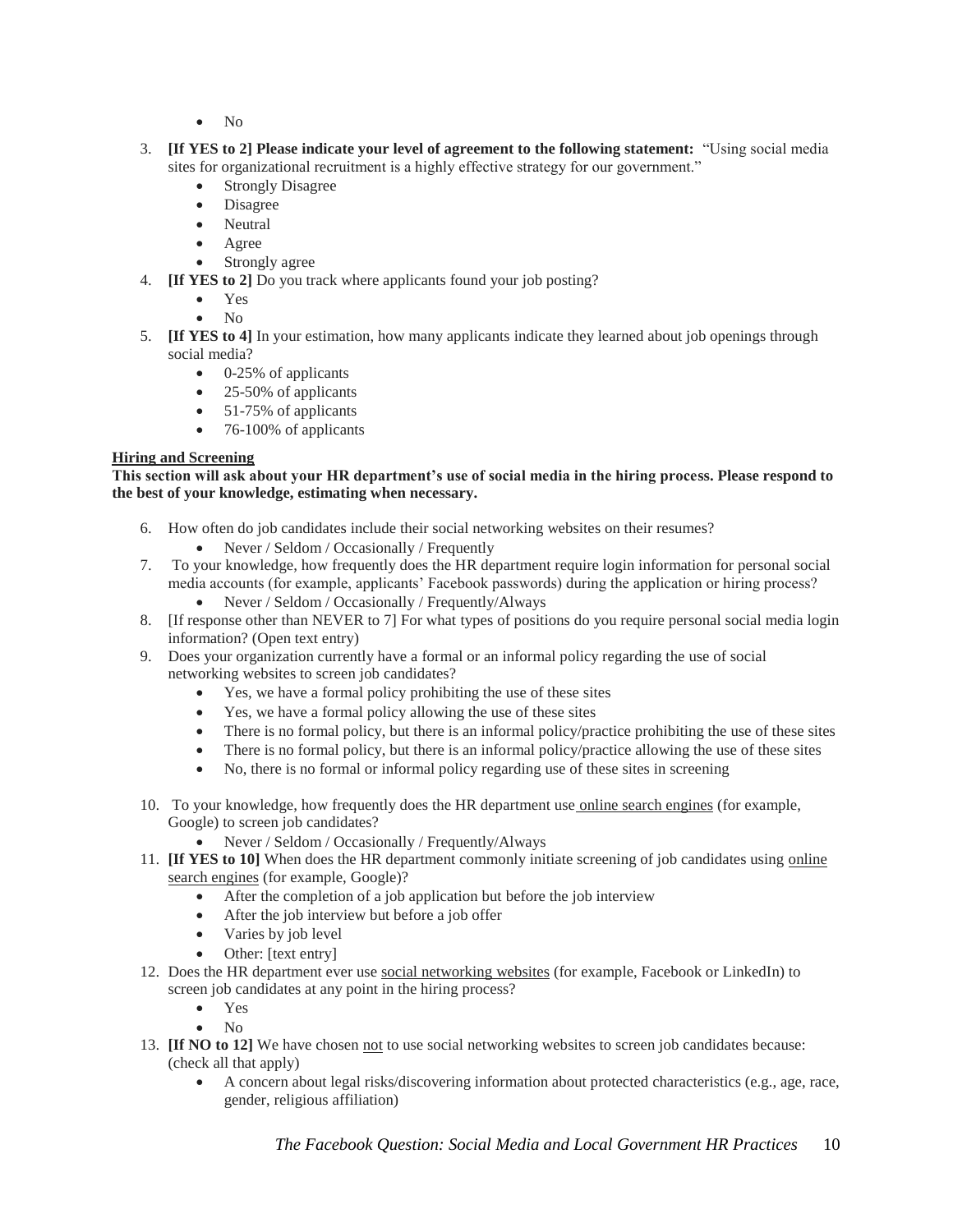- Inability to verify with confidence the information from an applicant's social networking page
- Information about job candidates taken from these sites may not be relevant to their work-related potential, performance, or organizational fit
- Not all job candidates have information on social networking sites
- Concerns about invading the privacy of job candidates
- It takes too much time and effort in relation to information gained
- Job candidates might be less likely to apply if they knew the organization screened job candidates in this manner
- Other: [text entry]

### **[If NO to 12, skip to end of section here]**

### **[If YES to 12, display questions 14-20]**

- 14. We have chosen to use social networking websites to screen job candidates because: (check all that apply)
	- Ability to obtain more information about an applicant than would be provided by just a resume, cover letter or curriculum vitae
	- Takes little time and effort in relation to information gained
	- Ability to easily verify information from an applicant's resume, cover letter or curriculum vitae
	- Ability to assess the applicant's work-related potential, performance, or organizational fit
	- Less expensive than other methods of screening job candidates
	- Job candidates include their social networking websites on their resumes
	- Other: [text entry]
- 15. For the following job levels, please indicate how often the HR department uses online social networking websites (for example, Facebook or LinkedIn) to screen job candidates at any point in the hiring process? (Matrix, with options: Never / Seldom / Occasionally / Frequently / Always)
	- Executive/upper management
	- Other management
	- Non-management salaried employees
	- Non-management hourly employees
- 16. When does the HR department usually initiate screening of job candidates using social networking websites (for example, Facebook or LinkedIn)?
	- After the completion of a job application but before the job interview
	- After the job interview but before a job offer
	- Varies by job level
	- Other: [text entry]
- 17. What social networking websites has the HR department used to screen job candidates? (Check all that apply.)
	- LinkedIn
	- Facebook
	- MySpace
	- Twitter
	- Professional or association social network
	- SHRM Connect
	- Foursquare
	- Second Life
	- Other: [text entry]
- 18. Are job candidates given the opportunity to explain questionable information found on social networking websites?
	- No, not at any time
	- Yes, after the screening is conducted but prior to the decision to hire or not hire is made
	- Yes, after the decision to hire or not hire has been made
- 19. To your knowledge, in the past 12 months, has the HR department rejected a job candidate because of information found: (yes/no for each)
	- About the candidate on someone else's social networking page
	- On the candidate's own social networking page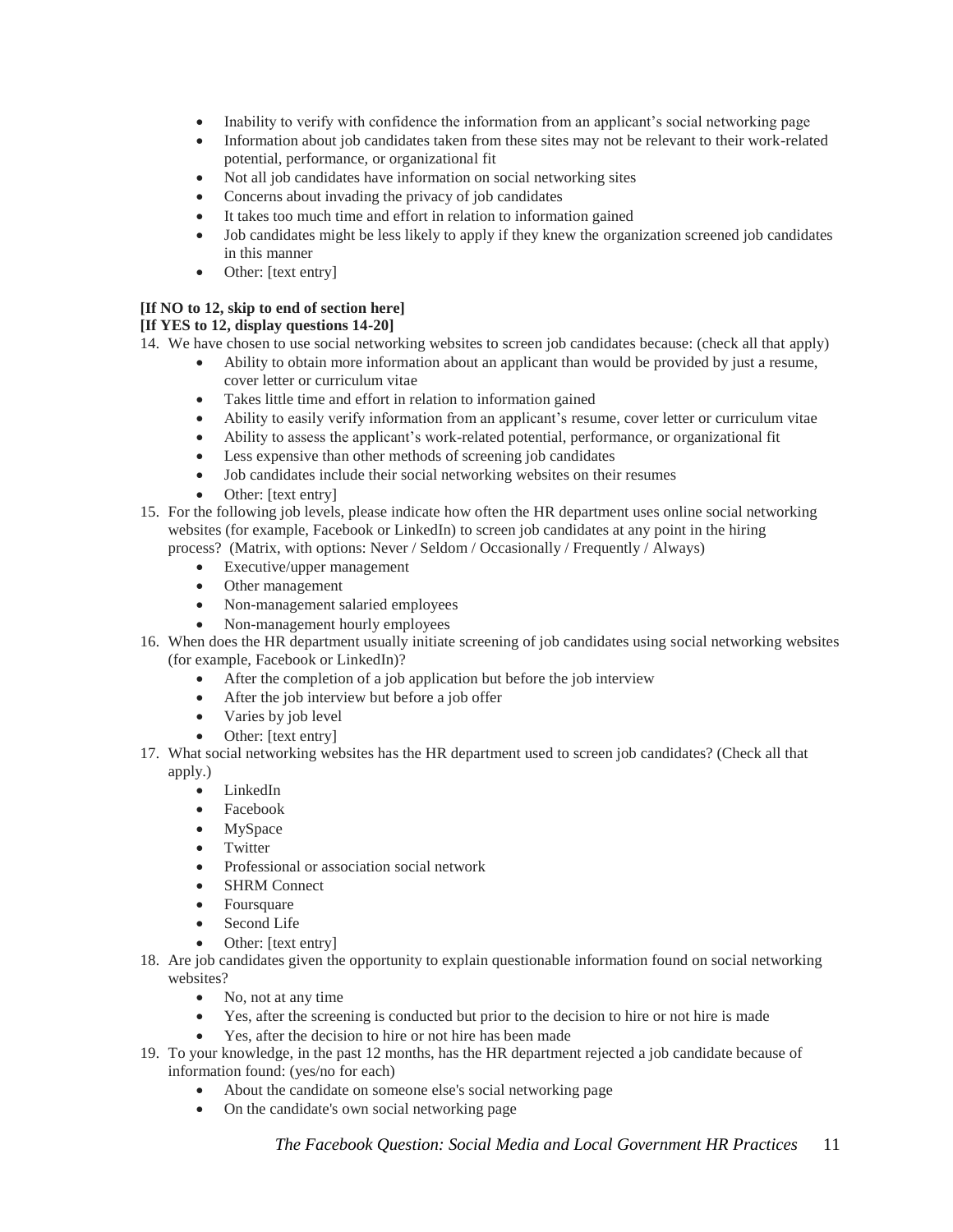- 20. How useful has the HR department found screening social networking sites for making quality hiring decisions?
	- Very useful
	- Somewhat useful
	- Useful only in rare instances
	- Not at all useful

## **Policies and Monitoring**

**This section will ask questions about your government's organization-wide policies regarding employee social media use. Please answer to the best of your knowledge, remembering that the terms "social networking websites" and "social media" refer to services like Facebook, Twitter, and LinkedIn, but not to email or intranet services.** 

- 21. In what ways has your government provided guidance for its employees about personal use of social media? Personal use refers to any social media actions that are not job responsibility related (i.e., not official government posts). (Check all that apply)
	- We have a formal social media policy that includes employees' personal (on-duty, off-duty, or both) use of social media
	- Social media is specifically addressed in a section of another policy
	- Giving informal (written or verbal) reminders that general employee codes of conduct apply to social media issues
	- Providing specific instruction about social media use as part of ethics training, orientation, or other training sessions
	- None—our organization has not addressed personal social media use by employees
	- Other [text entry]

## **[If NONE for 21, skip to 27]**

22. [If first or second bullet for 21] What kinds of behavior does this policy address? (Check all that apply)

- On-duty
- Off-duty
- 23. What was the impetus for your government's formal employee social media policy?
	- A specific disciplinary issue within the organization
	- Questions or concerns from employees
	- A preventative measure
	- Other: [text entry]
- 24. Which of the following elements are included in your government's written employee social media policy? (Check all that apply.)
	- A code of conduct for employee use of social media for personal purposes
	- A note regarding the organization's right to monitor social media usage
	- Guidelines about using social media in the workplace
	- Guidelines for responding to citizen communications in social networking environments
	- Requirement for employees to be transparent about their social media use
	- Guidelines for configuring account or profile settings in social networking environments
	- Other [text entry]
- 25. Which function had the primary responsibility for creating your government's employee social media policy?
	- Human Resources
	- Information Technology
	- Management
	- Public Information
	- Other (please specify)
- 26. Which function has the primary responsibility for enforcing your government's employee social media policy across the organization?
	- Human Resources
	- Information Technology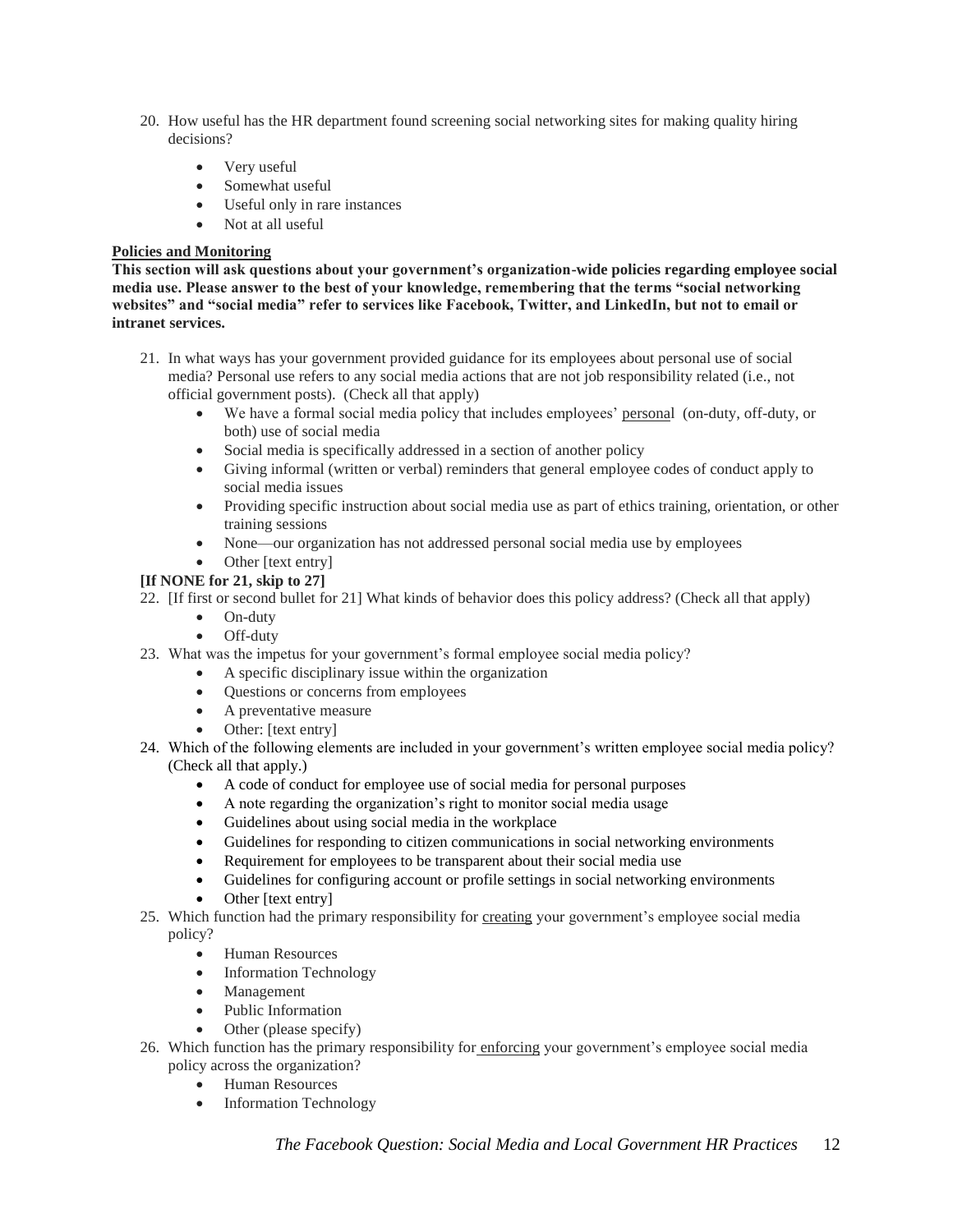- Management
- Public Information
- Other: [text entry]
- 27. Does your government block access to any social networking websites on government-provided computers or handheld devices?
	- Yes
	- No
- 28. Does your government block access to any multimedia platforms (e.g., photo-sharing applications, YouTube, other video-sharing sites) on government-provided computers or handheld devices?
	- Yes
	- No
- 29. To your knowledge, does your government commonly monitor or track the on-duty personal social media activities of your employees on government-provided computers or work handheld devices?
	- Yes
	- No
- 30. To your knowledge, how often does your government monitor the off-duty personal social media activities of employees in the following ways? (Matrix, with options: Never / Seldom / Occasionally / Frequently / Always)
	- Logging into their personal accounts using their voluntarily-provided login information
	- Logging into their personal accounts using login information saved on work devices or obtained from keystroke capturing
	- "Friending" or otherwise connecting with employees through social media
	- Searching for employees through online search engines (e.g., Google) or social media websites
	- Other: [text entry]
- 31. To your knowledge, does your government commonly monitor personal social media "mentions" (e.g., post, tweets, or comments) about your organization by employees?
	- Yes
	- No
- 32. **[If any options selected for 30 or YES to 31]** What does your government seek to achieve by conducting this monitoring? [open response]

## **Employee Discipline**

#### **This section will ask questions about disciplinary actions your government has taken related to social media use by employees. Please answer to the best of your knowledge, estimating if necessary.**

- 33. Has your organization ever taken disciplinary action because of an employee's personal social media use or behavior?
	- Yes
	- No

## **[If NO to 35, skip to end of section]**

- 34. Within the last 12 months, to your knowledge, how many of your government's employees have had disciplinary action (ranging from oral warning through termination) initiated because of the following on duty behaviors? (select from "None," "1-2 employees," "3-5 employees," "6-10 employees," "More than 10 employees")
	- Wasting work time by using personal social media
	- Harassing or making inappropriate comments to other employees through social media
	- Using social media to conduct inappropriate political activity
	- Making negative comments about the organization through social media
	- Sharing confidential information through social media
	- Other social media activity [text entry]
- 35. Within the last 12 months, to your knowledge, how many of your government's employees have had disciplinary action (ranging from oral warning through termination) initiated because of the following off duty behaviors? (select from "None," "1-2 employees," "3-5 employees," "6-10 employees," "More than 10 employees")